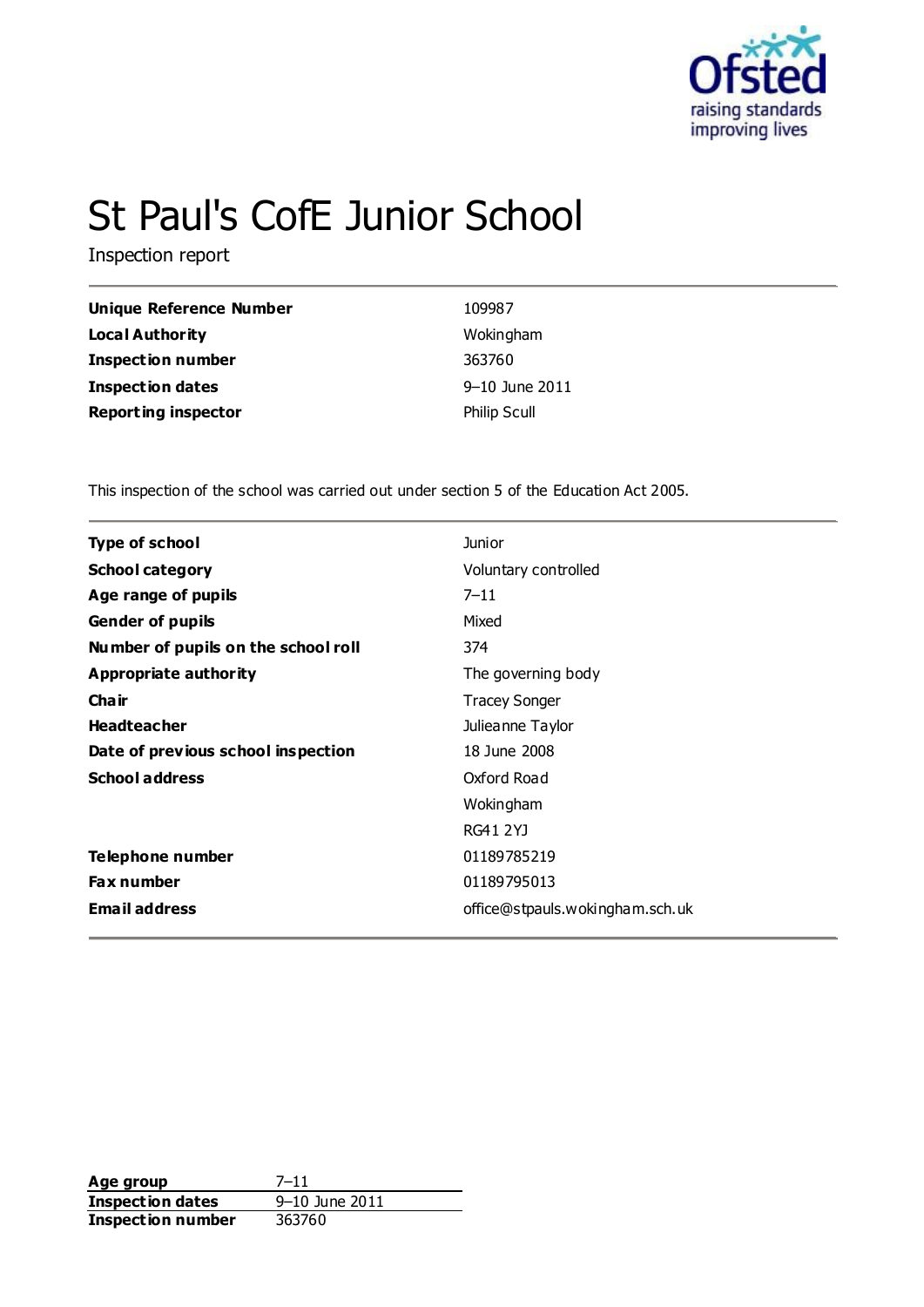The Office for Standards in Education, Children's Services and Skills (Ofsted) regulates and inspects to achieve excellence in the care of children and young people, and in education and skills for learners of all ages. It regulates and inspects childcare and children's social care, and inspects the Children and Family Court Advisory Support Service (Cafcass), schools, colleges, initial teacher training, work-based learning and skills training, adult and community learning, and education and training in prisons and other secure establishments. It assesses council children's services, and inspects services for looked after children, safeguarding and child protection.

Further copies of this report are obtainable from the school. Under the Education Act 2005, the school must provide a copy of this report free of charge to certain categories of people. A charge not exceeding the full cost of reproduction may be made for any other copies supplied.

If you would like a copy of this document in a different format, such as large print or Braille, please telephone 0300 123 4234, or email **[enquiries@ofsted.gov.uk](mailto:enquiries@ofsted.gov.uk)**.

You may copy all or parts of this document for non-commercial educational purposes, as long as you give details of the source and date of publication and do not alter the documentation in any way.

To receive regular email alerts about new publications, including survey reports and school inspection reports, please visit our website and go to 'Subscribe'.

Royal Exchange Buildings St Ann's Square Manchester M2 7LA T: 0300 123 4234 Textphone: 0161 618 8524 E: **[enquiries@ofsted.gov.uk](mailto:enquiries@ofsted.gov.uk)**

W: **[www.ofsted.gov.uk](http://www.ofsted.gov.uk/)**

© Crown copyright 2011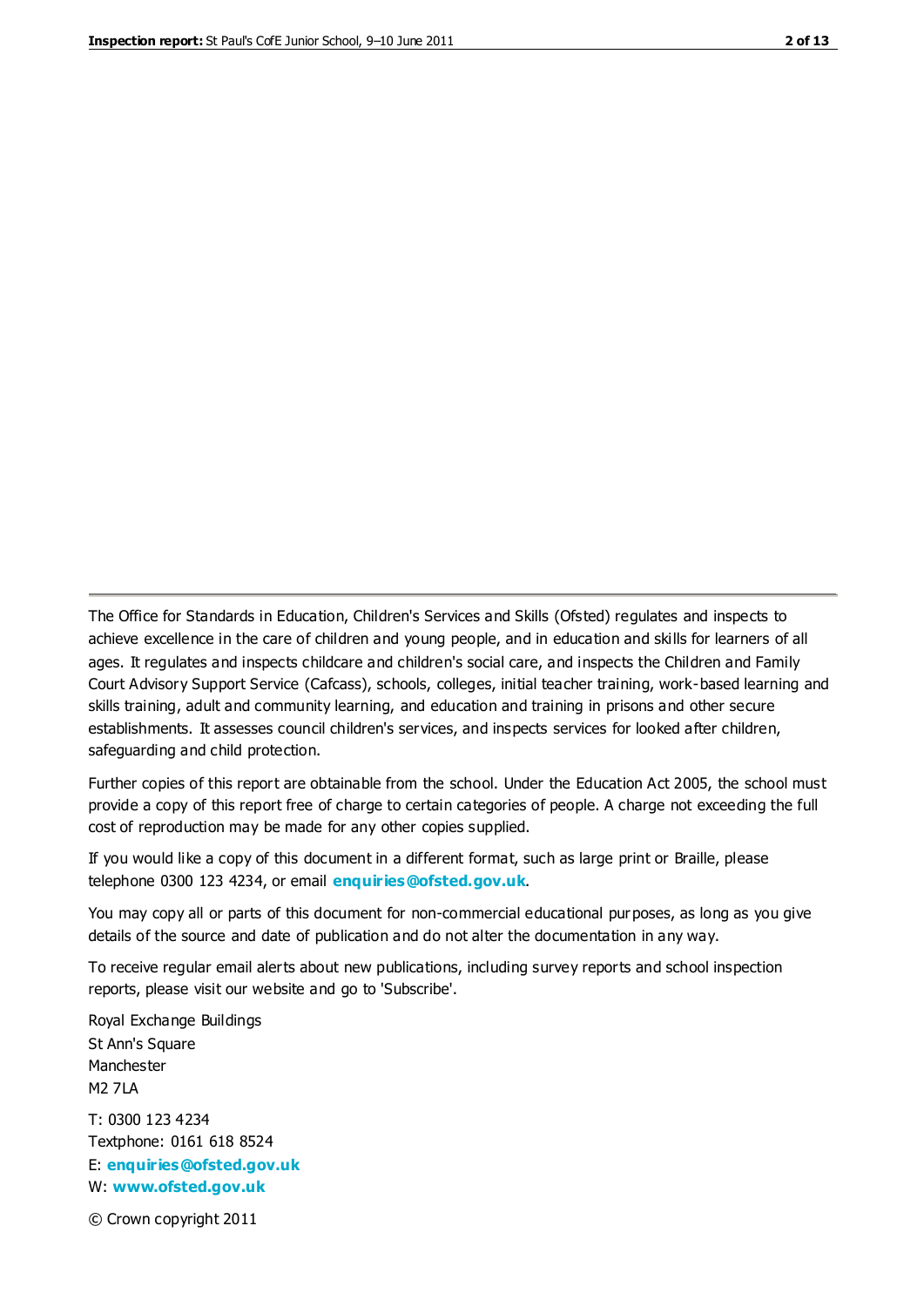# **Introduction**

This inspection was carried out by three additional inspectors. They observed 21 lessons taught by 13 teachers. Meetings were held with the senior leadership team, representatives of the governing body, the school council and pupils from Year 6. They observed the school's work, and looked at documentation relating to safeguarding and child protection, pupils' work, school data analysis, the governing body minutes and school improvement planning. They looked at the 225 questionnaires returned by parents and carers, and those returned by staff and pupils.

The inspection team reviewed many aspects of the school's work. It looked in detail at a number of key areas.

- The effectiveness of strategies to improve the progress and attainment of pupils of below average ability and those eligible for free school meals.
- The quality of pupils' cultural and multicultural awareness.
- Teachers' use of assessment data to match work to pupils' abilities.
- Evidence of the impact of leaders and managers at all levels on improving provision and outcomes for pupils.

# **Information about the school**

St Paul's is much larger than the average sized junior school. The proportions of pupils from minority ethnic backgrounds and those for whom English is an additional language are below average, as is the proportion known to be eligible for free school meals. The number with learning difficulties and those with a statement of special educational needs and/or disabilities is below average.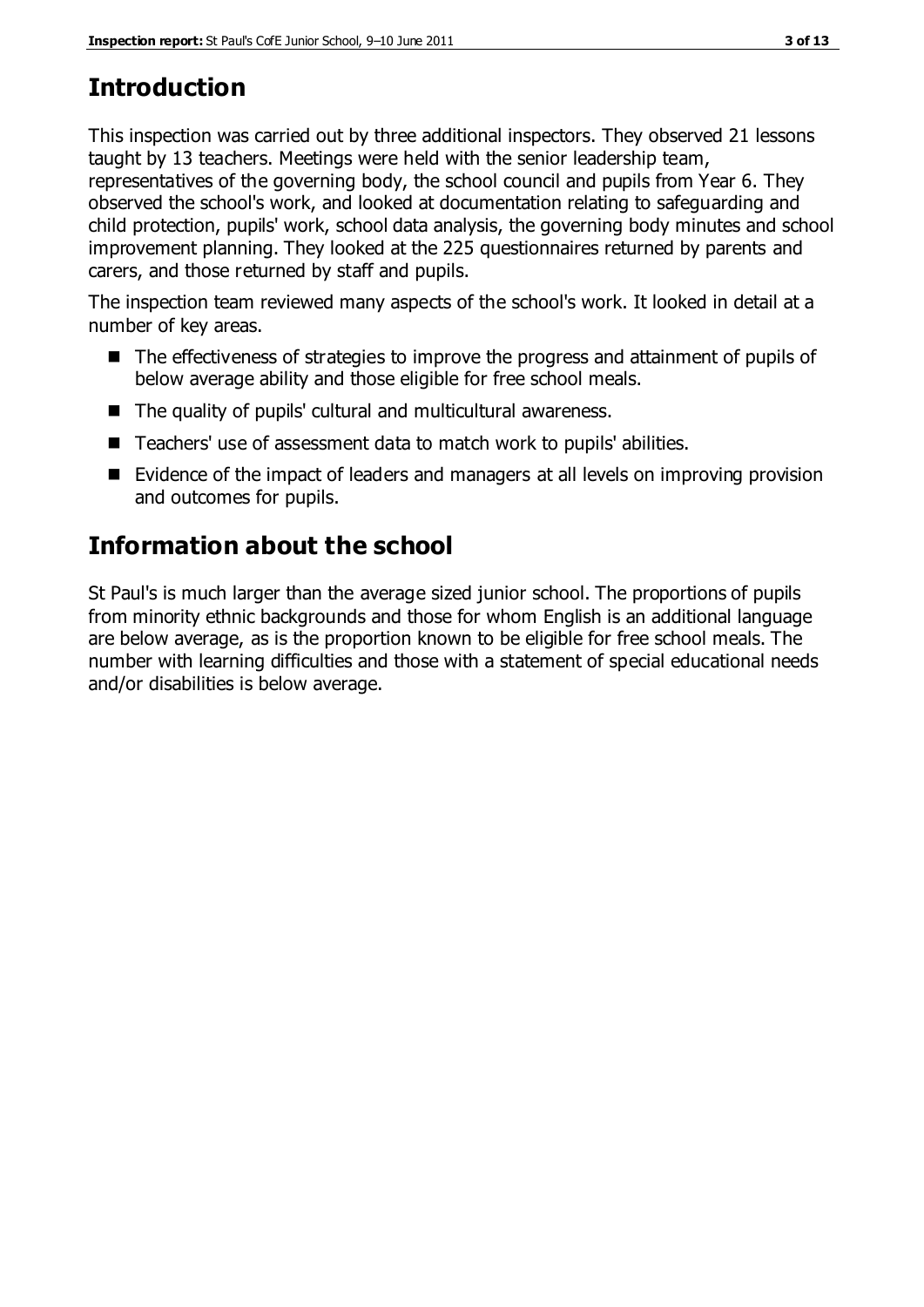## **Inspection judgements**

| Overall effectiveness: how good is the school?  |  |
|-------------------------------------------------|--|
| The school's capacity for sustained improvement |  |

## **Main findings**

This is an outstanding school that provides a caring and stimulating learning environment for pupils. Pupils are confident, enjoy their lessons and like their teachers. An overwhelming majority of parents and carers agree that teaching is good and the school prepares pupils well for the future. One parent wrote: 'St Paul's is an excellent school which is a credit to the headteacher and her fantastic team.'

Pupils' achievement is outstanding. By the end of Year 6, attainment is high and pupils' progress is good. The proportion of pupils attaining at the highest levels in English and mathematics is exceptional. Very effective systems are in place to support the progress and attainment of pupils of below average ability and those eligible for free school meals. Excellent care and guidance are provided for potentially vulnerable pupils and those with special educational needs and/or disabilities. Consequently, these pupils show no significant difference in their rates of progress in comparison to other groups. Some of the work seen in pupils' books during the inspection, particularly in writing and science, was of a very high quality. Pupils know their individual targets and frequently refer to them in their lessons. The school has a strong Christian ethos and a clear focus on 'the whole child' permeates its work. Excellent relationships contribute greatly to the outstanding strengths in pupils' personal development. In lessons, pupils listen attentively and respect each other's views and opinions. Their exemplary behaviour makes a strong contribution to their enjoyment of lessons. They report feeling totally safe and secure in school and they have an excellent understanding of healthy lifestyles. The school council has initiated improvements, such as playground markings for games. Members were proud to represent the school at the Wokingham Carnival.

The outstanding curriculum makes excellent links between subjects. Themed weeks and special days such as the 'Greek morning' seen during the inspection excite and stimulate pupils' learning. Teaching is good and sometimes outstanding. Teachers make good use of interactive whiteboards in lessons to make learning more interesting and use questions effectively to consolidate and extend learning. Assessment data are used well by teachers in their planning to ensure that work provided is challenging and matched well to ability. Teaching assistants too often, however, play a passive role during the teacher's input, which means opportunities are missed to help pupils and accelerate their learning. Marking in books is inconsistent as it does not always give pupils a clear indication of ways to further improve their work.

The headteacher is an outstanding leader and her senior teachers are an extremely effective team. The school's accurate self-evaluation is based upon searching analysis of its own performance by staff and the excellent governing body. Leaders at all levels show a strong drive for continuous improvement. A common sense of purpose is evident and there are strong systems in place to support the continued development of the school.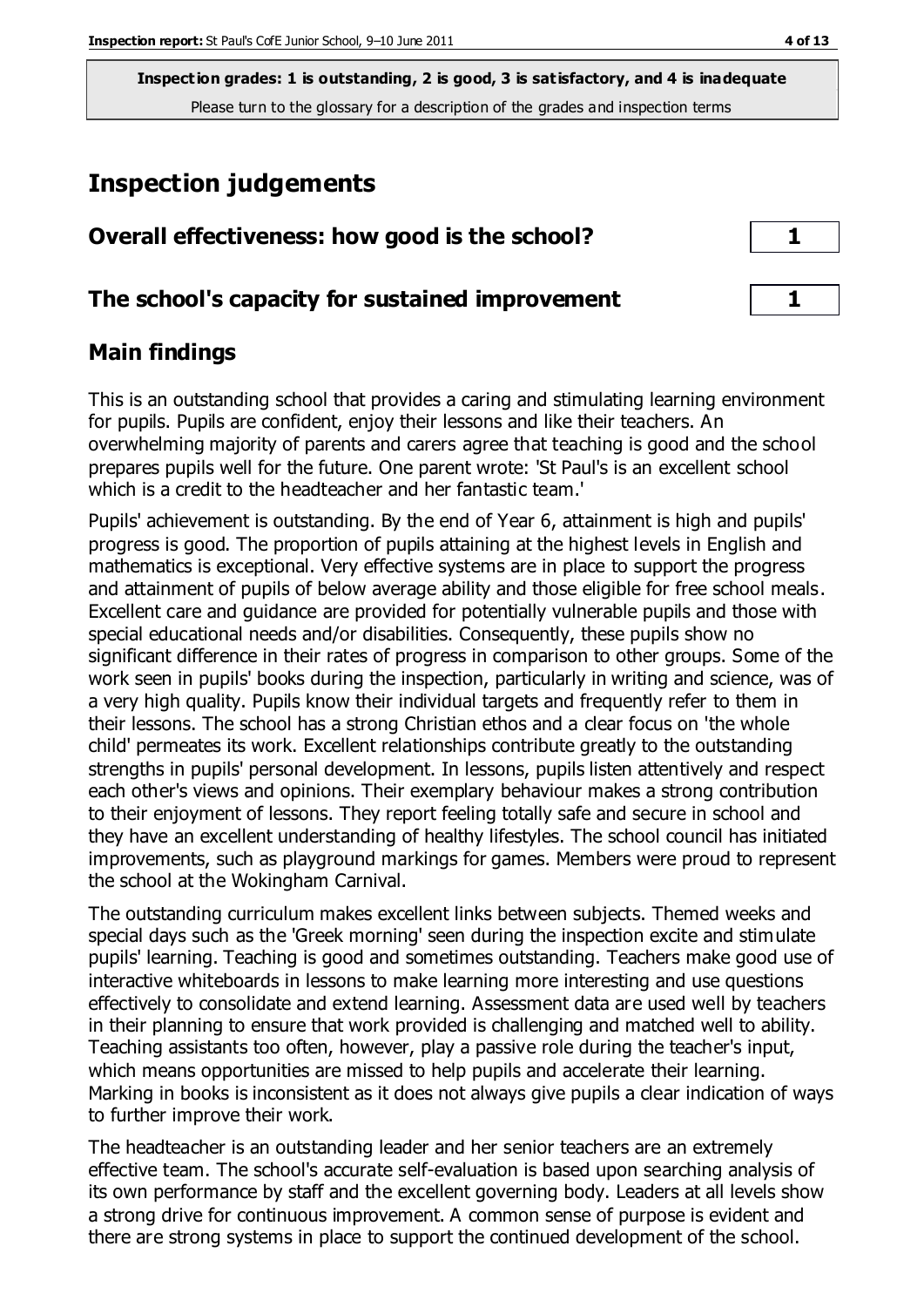Their work has resulted in a significant impact upon the curriculum, attainment and the personal development of pupils. Taking into consideration the improvements in pupils' achievement, attainment and the curriculum, the school's capacity for future improvement is outstanding.

## **What does the school need to do to improve further?**

- Improve the quality of teaching from good to outstanding by consistently ensuring:
	- teaching assistants are used effectively during teaching inputs to support learning
	- marking consistently challenges and guides pupils to produce their best work.

### **Outcomes for individuals and groups of pupils 1**

Pupils achieve extremely well and make good progress because they listen attentively and enjoy their lessons. The positive relationships pupils have with staff are a key factor in pupils' excellent behaviour and attitudes. This results in interested and motivated pupils, keen to participate and unafraid to make mistakes. A strategy that is employed very successfully by the school is pairing pupils of different abilities together as talking partners. This was particularly effective in an outstanding Year 3 literacy lesson on the past, present and future tense. Pupils eagerly engaged in 'word tennis' in their pairs, demonstrating excellent use of tense. Even when this produced much hilarity, they remained completely focused and responsive to their teacher.

In a Year 5 science lesson, pupils were very confident in explaining their scientific understanding, and the exemplary work in their books showed the pride pupils take in their work. In a Year 6 numeracy lesson, all pupils were challenged by an open-ended task on the sequencing of numbers that allowed them to fully utilise their skills and knowledge. Lower-attaining pupils benefit from the support of adults during work activity while pupils with special educational needs and/or disabilities benefit from smaller group teaching and excellent intervention packages. Pupils from minority ethnic heritages play a full part in lessons and in the life of the school. By the end of Year 6, all pupils make good progress from their various starting points.

Pupils are given many opportunities to take responsibility and pupils' views are both expected and valued. Their sense of ownership is evident in the positive way that pupils talk about their school. They make a significant contribution to local and national charities. Their awareness of safety, for instance regarding use of the internet, is excellent. Pupils' spiritual, moral and social awareness is very strong but they are less secure in their knowledge of cultural diversity in the United Kingdom.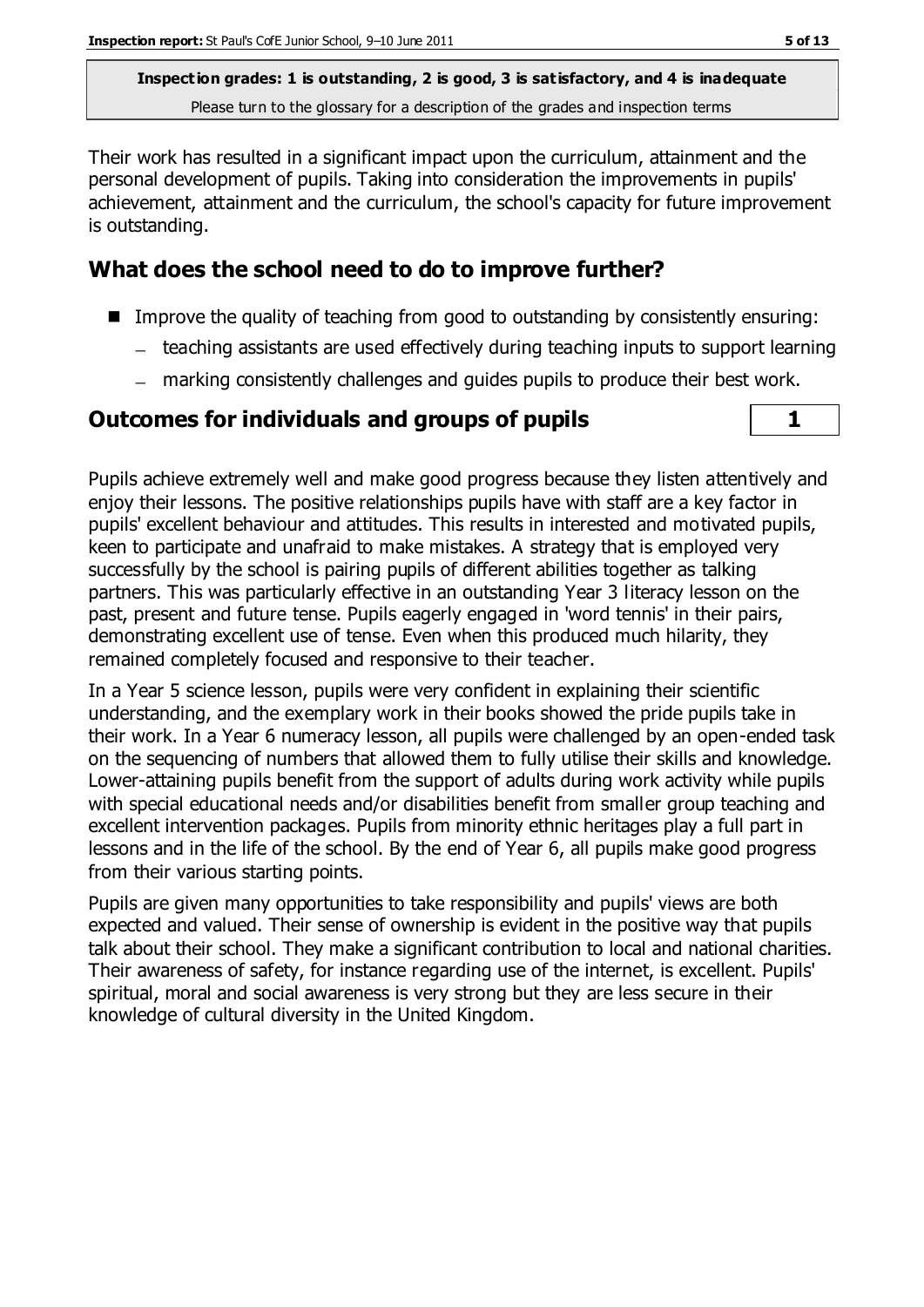# **Inspection grades: 1 is outstanding, 2 is good, 3 is satisfactory, and 4 is inadequate**

Please turn to the glossary for a description of the grades and inspection terms

#### These are the grades for pupils' outcomes

| Pupils' achievement and the extent to which they enjoy their learning                                                     | 1              |
|---------------------------------------------------------------------------------------------------------------------------|----------------|
| Taking into account:<br>Pupils' attainment <sup>1</sup>                                                                   | 1              |
| The quality of pupils' learning and their progress                                                                        | $\mathcal{P}$  |
| The quality of learning for pupils with special educational needs and/or disabilities<br>and their progress               | $\overline{2}$ |
| The extent to which pupils feel safe                                                                                      | 1              |
| Pupils' behaviour                                                                                                         | 1              |
| The extent to which pupils adopt healthy lifestyles                                                                       | 1              |
| The extent to which pupils contribute to the school and wider community                                                   | 1              |
| The extent to which pupils develop workplace and other skills that will contribute to<br>their future economic well-being |                |
| Taking into account:<br>Pupils' attendance <sup>1</sup>                                                                   |                |
| The extent of pupils' spiritual, moral, social and cultural development                                                   | $\overline{2}$ |

<sup>1</sup> The grades for attainment and attendance are: 1 is high; 2 is above average; 3 is broadly average; and 4 is low

#### **How effective is the provision?**

The high achievement and attainment of pupils reflects the good quality of teaching at the school. Teachers create a focused learning environment where all pupils' contributions are valued. The learning intention for the lesson is shared well, and pupils know the 'success criteria' and use this to assess their own and others' progress. Teachers make good use of explanations and a range of questioning skills to extend and clarify learning. Teaching assistants offer good support to pupils during working activity but they are not used as effectively during the teaching input. Sometimes, marking is used to model or suggest improvements to work but it is not used consistently enough to identify and address individual areas of weakness.

Good teaching is underpinned by an outstanding curriculum that motivates pupils and promotes their enjoyment of learning. There are significant strengths in the opportunities for pupils to use and apply their skills in literacy, numeracy, and information and communication technology (ICT) across other areas of the curriculum. Pupils benefit from an excellent range of curriculum enrichment activities, including the annual residential visit to Osmington Bay. Pupils enjoy the wide range of clubs and music lessons offered and the take-up is high. Such experiences, together with learning in personal, social and health education, and the emphasis on staying safe and healthy, teach skills that contribute extremely well to their future economic well-being. Support for pupils with special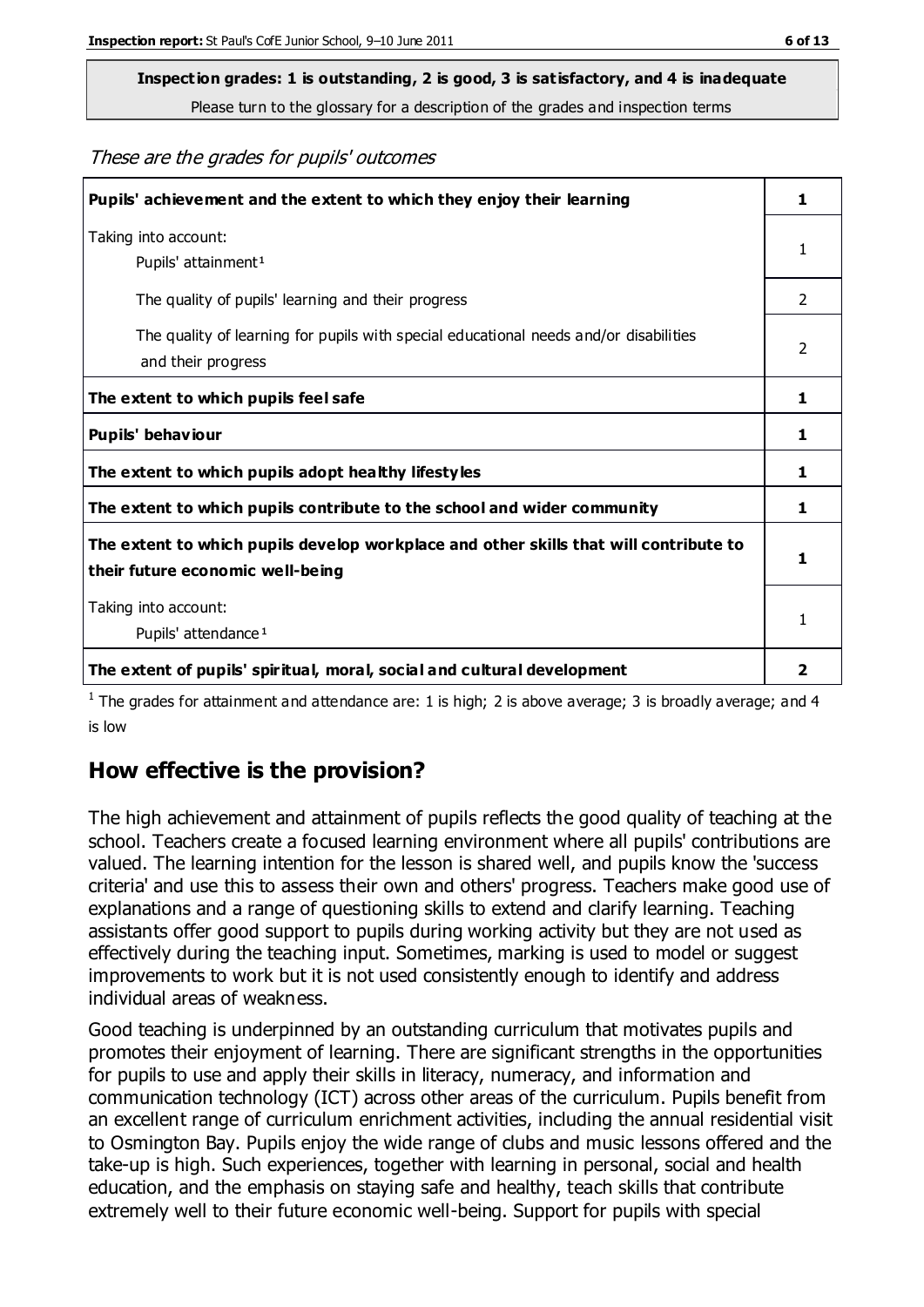educational needs and/or disabilities and those who speak English as an additional language, for instance through in-class support or withdrawal groups, is excellent.

Great care is taken to ensure the safety of all pupils and the governing body undertakes rigorous checks on the building and site each term. The transitional arrangements for pupils entering or leaving school, as well as when moving up to a new class, are exceptional. The provision of pastoral support through the involvement of the inclusion manager and the parent support adviser, a post shared with the infant school, is extremely effective in supporting families. Arrangements for supporting potentially vulnerable and underperforming pupils and the involvement of their parents and carers are very well managed.

These are the grades for the quality of provision

| The quality of teaching                                                                                    |  |
|------------------------------------------------------------------------------------------------------------|--|
| Taking into account:<br>The use of assessment to support learning                                          |  |
| The extent to which the curriculum meets pupils' needs, including, where relevant,<br>through partnerships |  |
| The effectiveness of care, guidance and support                                                            |  |

#### **How effective are leadership and management?**

The headteacher provides inspirational leadership. Her vision and aims for the school are supported by rigorous monitoring and evaluation and the consistently applied school ethos. The drive and determination of staff and governors underpins the smooth running of the school. The approach to developing the curriculum has been highly effective in advancing improvement and sustaining high levels of attainment and achievement by pupils. Leaders comprehensively monitor all aspects of the school's performance and present the outcomes to governors. The governing body regularly participates in training courses and is highly involved in the everyday life of the school. Their knowledge and use of school data to hold the school to account is excellent. As a result, the governing body is very well informed and has a clear view of the school's strengths and areas for improvement. It makes an outstanding contribution to the work of the school.

The school's self-evaluation is accurate and correctly identifies areas for improvement. Tracking of pupils' progress is thorough, involving all staff, and the analysis of provision is accurate. Detailed evaluations show that all groups, including those pupils with special educational needs and/or disabilities, are doing equally well and illustrate exceptionally well the school's successful work to promote equality of opportunity.

The school has outstanding arrangements for ensuring the safety of all pupils, and this is evident in the detailed risk assessments and concern for health and safety. Community cohesion is good and pupils have excellent links at the local and international level, although their awareness of national dimensions is less secure. The school has excellent relationships with parents and carers, who appreciate all that the school is doing for their children. Their views are regularly sought and acted upon. Parents and carers greatly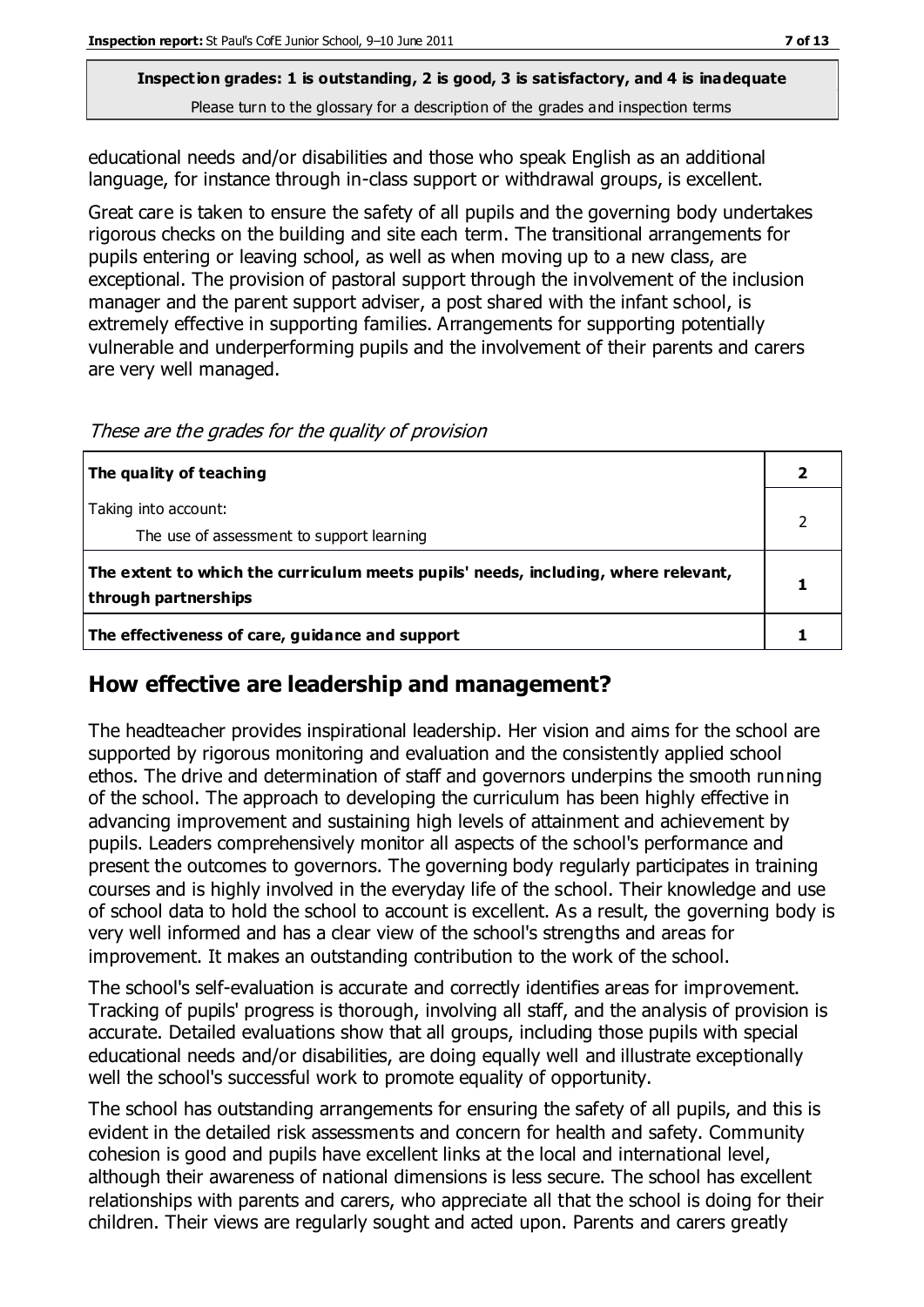value the way that the headteacher stands at the school gate each morning to meet and greet pupils and parents and carers as they arrive.

These are the grades for leadership and management

| The effectiveness of leadership and management in embedding ambition and driving<br>improvement                                                                  |   |
|------------------------------------------------------------------------------------------------------------------------------------------------------------------|---|
| Taking into account:<br>The leadership and management of teaching and learning                                                                                   | 2 |
| The effectiveness of the governing body in challenging and supporting the<br>school so that weaknesses are tackled decisively and statutory responsibilities met |   |
| The effectiveness of the school's engagement with parents and carers                                                                                             |   |
| The effectiveness of partnerships in promoting learning and well-being                                                                                           | 1 |
| The effectiveness with which the school promotes equality of opportunity and tackles<br>discrimination                                                           |   |
| The effectiveness of safeguarding procedures                                                                                                                     | 1 |
| The effectiveness with which the school promotes community cohesion                                                                                              |   |
| The effectiveness with which the school deploys resources to achieve value for money                                                                             |   |

## **Views of parents and carers**

Sixty per cent of parents and carers completed the questionnaires. Most are supportive of the school and all aspects of its work. In written comments, parents and carers say that their children make good progress and enjoy after-school clubs. Although a few parents and carers expressed concerns about insufficient homework and lack of challenge, this was not reflected during this inspection in the lessons observed or in discussions with pupils.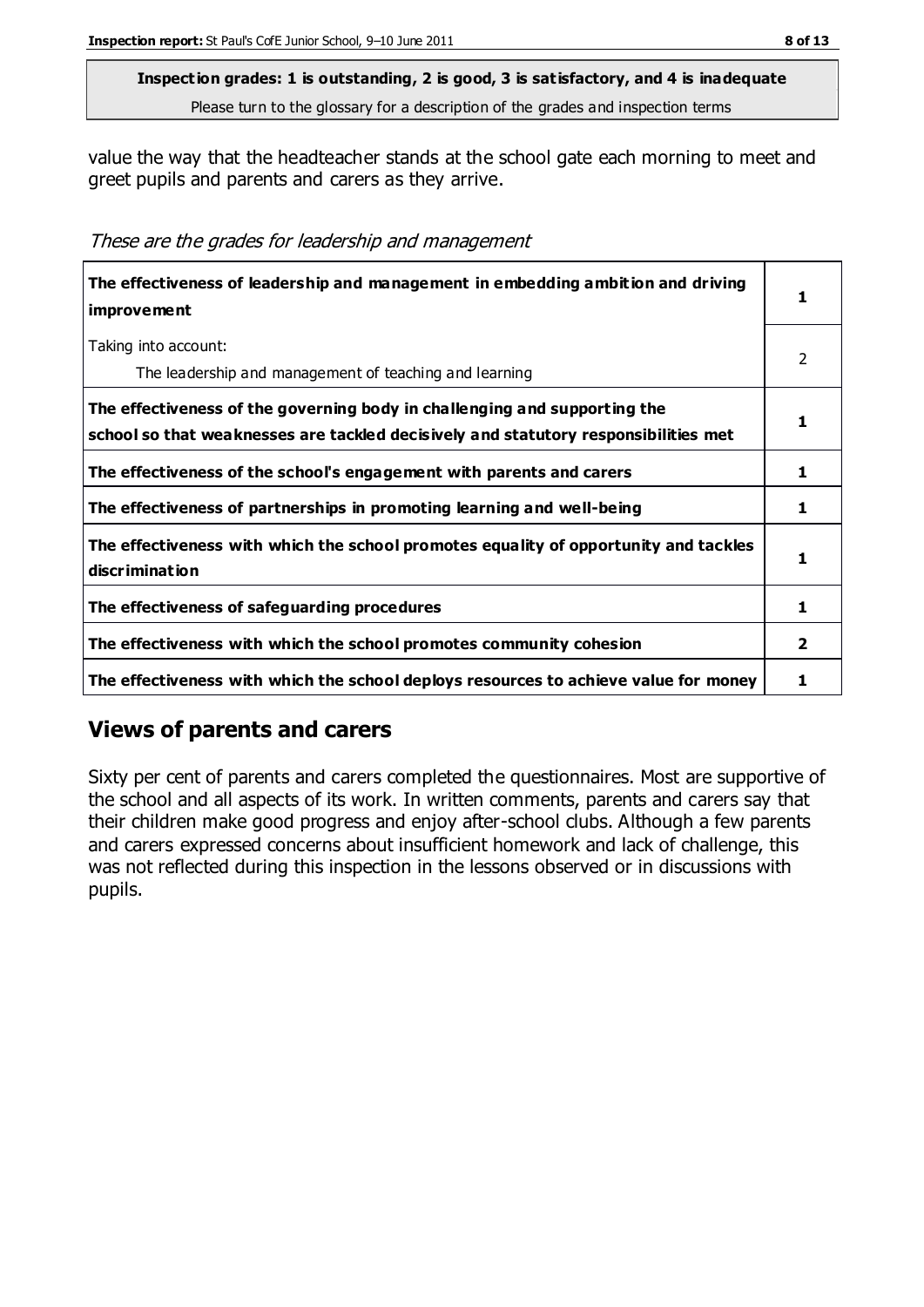#### **Responses from parents and carers to Ofsted's questionnaire**

Ofsted invited all the registered parents and carers of pupils registered at St Paul's Church of England Primary School to complete a questionnaire about their views of the school.

In the questionnaire, parents and carers were asked to record how strongly they agreed with 13 statements about the school.

The inspection team received 225 completed questionnaires by the end of the on-site inspection. In total, there are 374 pupils registered at the school.

| <b>Statements</b>                                                                                                                                                                                                                                       | <b>Strongly</b><br>agree |               | <b>Agree</b> |               | <b>Disagree</b> |                | <b>Strongly</b><br>disagree |               |
|---------------------------------------------------------------------------------------------------------------------------------------------------------------------------------------------------------------------------------------------------------|--------------------------|---------------|--------------|---------------|-----------------|----------------|-----------------------------|---------------|
|                                                                                                                                                                                                                                                         | <b>Total</b>             | $\frac{1}{2}$ | <b>Total</b> | $\frac{1}{2}$ | <b>Total</b>    | $\frac{0}{0}$  | <b>Total</b>                | $\frac{0}{0}$ |
| My child enjoys school                                                                                                                                                                                                                                  | 114                      | 51            | 101          | 45            | 9               | $\overline{4}$ | $\mathbf 0$                 | $\mathbf 0$   |
| The school keeps my child<br>safe                                                                                                                                                                                                                       | 142                      | 63            | 80           | 36            | $\overline{2}$  | $\mathbf{1}$   | $\mathbf{1}$                | $\mathbf 0$   |
| My school informs me about<br>my child's progress                                                                                                                                                                                                       | 71                       | 32            | 136          | 60            | 15              | 7              | $\mathbf{1}$                | $\mathbf 0$   |
| My child is making enough<br>progress at this school                                                                                                                                                                                                    | 74                       | 33            | 131          | 58            | 9               | 4              | $\mathbf 0$                 | $\mathbf 0$   |
| The teaching is good at this<br>school                                                                                                                                                                                                                  | 118                      | 52            | 102          | 45            | 0               | 0              | $\mathbf 0$                 | $\mathbf 0$   |
| The school helps me to<br>support my child's learning                                                                                                                                                                                                   | 68                       | 30            | 135          | 60            | 18              | 8              | $\mathbf 0$                 | $\mathbf 0$   |
| The school helps my child to<br>have a healthy lifestyle                                                                                                                                                                                                | 108                      | 48            | 109          | 48            | 6               | 3              | $\mathbf 0$                 | $\mathbf 0$   |
| The school makes sure that<br>my child is well prepared for<br>the future (for example<br>changing year group,<br>changing school, and for<br>children who are finishing<br>school, entering further or<br>higher education, or entering<br>employment) | 139                      | 62            | 78           | 35            | $\overline{2}$  | $\mathbf{1}$   | $\mathbf 0$                 | $\mathbf 0$   |
| The school meets my child's<br>particular needs                                                                                                                                                                                                         | 75                       | 33            | 132          | 59            | 11              | 5              | $\mathbf{1}$                | $\mathbf 0$   |
| The school deals effectively<br>with unacceptable behaviour                                                                                                                                                                                             | 86                       | 38            | 125          | 56            | 6               | 3              | $\overline{2}$              | $\mathbf{1}$  |
| The school takes account of<br>my suggestions and concerns                                                                                                                                                                                              | 71                       | 32            | 130          | 58            | 11              | 5              | 1                           | $\mathbf{0}$  |
| The school is led and<br>managed effectively                                                                                                                                                                                                            | 134                      | 60            | 84           | 37            | 3               | $\mathbf{1}$   | $\mathbf 0$                 | $\mathbf 0$   |
| Overall, I am happy with my<br>child's experience at this<br>school                                                                                                                                                                                     | 124                      | 55            | 95           | 42            | $\overline{2}$  | $\mathbf{1}$   | $\mathbf 0$                 | $\pmb{0}$     |

The table above summarises the responses that parents and carers made to each statement. The percentages indicate the proportion of parents and carers giving that response out of the total number of completed questionnaires. Where one or more parents and carers chose not to answer a particular question, the percentages will not add up to 100%.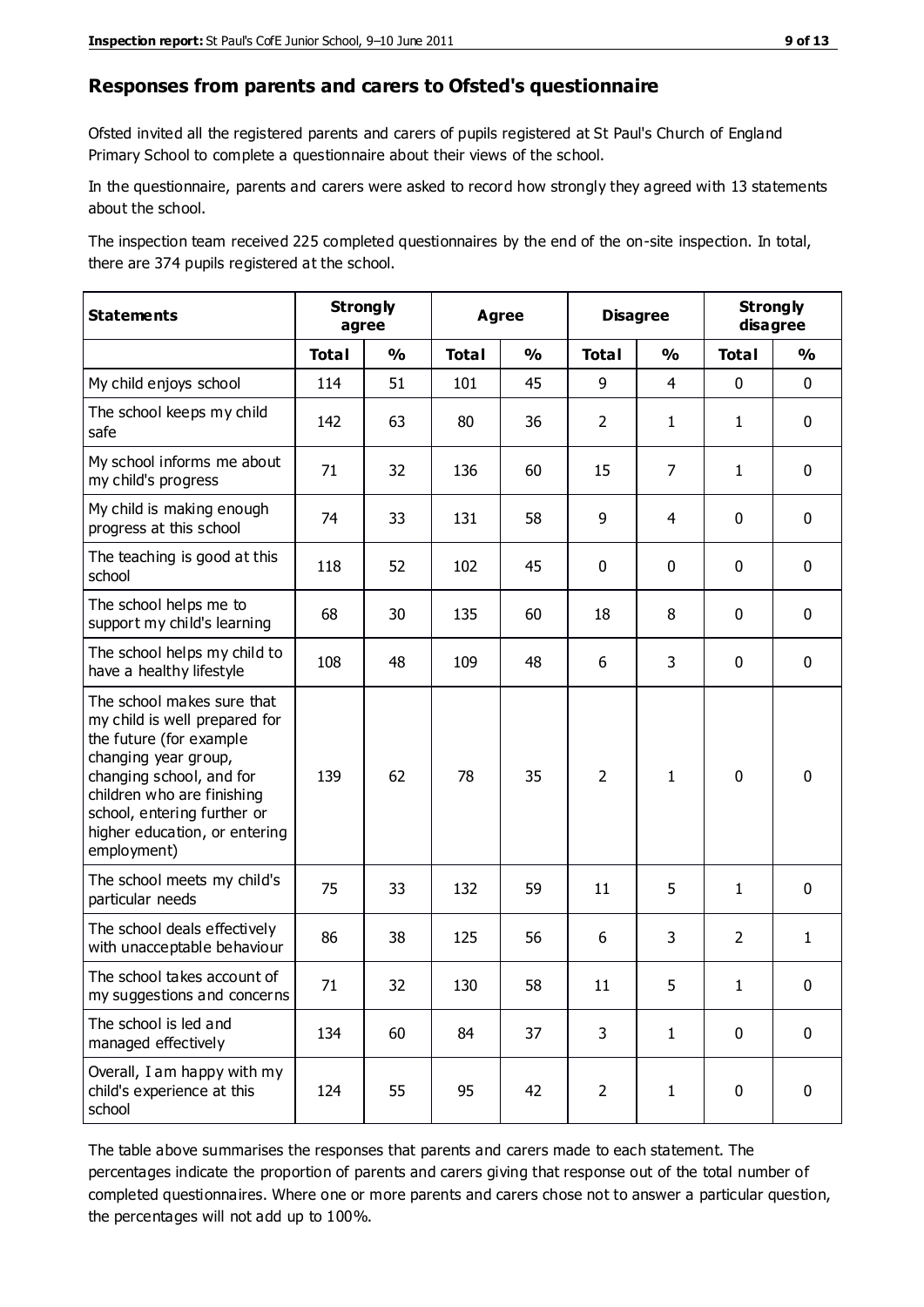## **Glossary**

| Grade   | <b>Judgement</b> | <b>Description</b>                                                                                                                                                                                                            |
|---------|------------------|-------------------------------------------------------------------------------------------------------------------------------------------------------------------------------------------------------------------------------|
| Grade 1 | Outstanding      | These features are highly effective. An outstanding school<br>provides exceptionally well for all its pupils' needs.                                                                                                          |
| Grade 2 | Good             | These are very positive features of a school. A school that<br>is good is serving its pupils well.                                                                                                                            |
| Grade 3 | Satisfactory     | These features are of reasonable quality. A satisfactory<br>school is providing adequately for its pupils.                                                                                                                    |
| Grade 4 | Inadequate       | These features are not of an acceptable standard. An<br>inadequate school needs to make significant improvement<br>in order to meet the needs of its pupils. Ofsted inspectors<br>will make further visits until it improves. |

#### **What inspection judgements mean**

### **Overall effectiveness of schools**

|                       | Overall effectiveness judgement (percentage of schools) |      |                     |                   |
|-----------------------|---------------------------------------------------------|------|---------------------|-------------------|
| <b>Type of school</b> | <b>Outstanding</b>                                      | Good | <b>Satisfactory</b> | <b>Inadequate</b> |
| Nursery schools       | 46                                                      | 48   | 6                   |                   |
| Primary schools       | 6                                                       | 47   | 40                  | 7                 |
| Secondary schools     | 12                                                      | 39   | 38                  | 11                |
| Sixth forms           | 13                                                      | 42   | 41                  | 3                 |
| Special schools       | 28                                                      | 49   | 19                  | 4                 |
| Pupil referral units  | 14                                                      | 45   | 31                  | 10                |
| All schools           | 10                                                      | 46   | 37                  |                   |

New school inspection arrangements were introduced on 1 September 2009. This means that inspectors now make some additional judgements that were not made previously.

The data in the table above are for the period 1 September 2010 to 31 December 2010 and are consistent with the latest published official statistics about maintained school inspection outcomes (see **[www.ofsted.gov.uk](http://www.ofsted.gov.uk/)**).

The sample of schools inspected during 2010/11 was not representative of all schools nationally, as weaker schools are inspected more frequently than good or outstanding schools.

Percentages are rounded and do not always add exactly to 100.

Sixth form figures reflect the judgements made for the overall effectiveness of the sixth form in secondary schools, special schools and pupil referral units.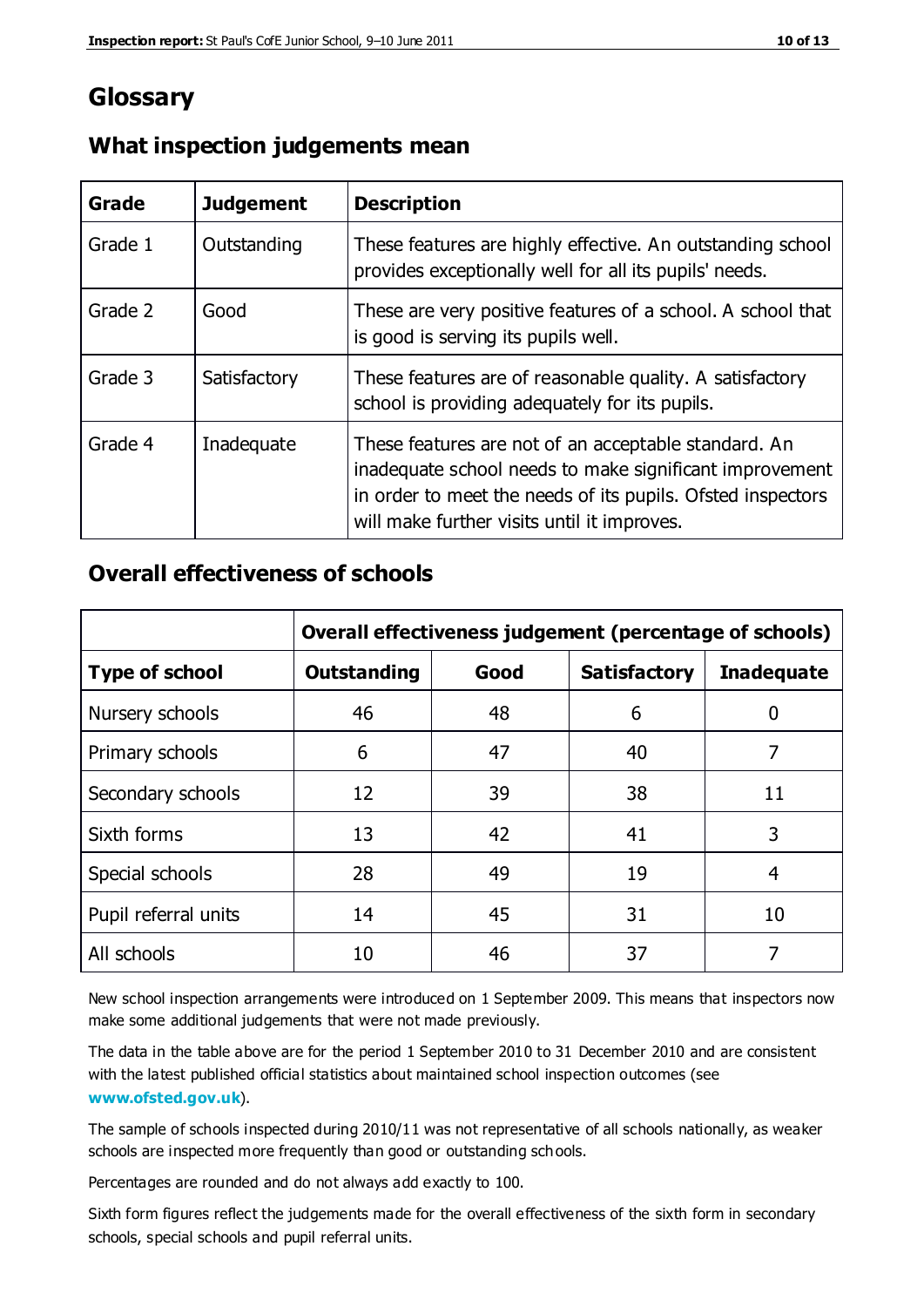## **Common terminology used by inspectors**

| Achievement:                  | the progress and success of a pupil in their learning,<br>development or training.                                                                                                                                                          |  |
|-------------------------------|---------------------------------------------------------------------------------------------------------------------------------------------------------------------------------------------------------------------------------------------|--|
| Attainment:                   | the standard of the pupils' work shown by test and<br>examination results and in lessons.                                                                                                                                                   |  |
| Capacity to improve:          | the proven ability of the school to continue<br>improving. Inspectors base this judgement on what<br>the school has accomplished so far and on the quality<br>of its systems to maintain improvement.                                       |  |
| Leadership and management:    | the contribution of all the staff with responsibilities,<br>not just the headteacher, to identifying priorities,<br>directing and motivating staff and running the school.                                                                  |  |
| Learning:                     | how well pupils acquire knowledge, develop their<br>understanding, learn and practise skills and are<br>developing their competence as learners.                                                                                            |  |
| <b>Overall effectiveness:</b> | inspectors form a judgement on a school's overall<br>effectiveness based on the findings from their<br>inspection of the school. The following judgements,<br>in particular, influence what the overall effectiveness<br>judgement will be. |  |
|                               | The school's capacity for sustained<br>improvement.                                                                                                                                                                                         |  |
|                               | Outcomes for individuals and groups of pupils.                                                                                                                                                                                              |  |
|                               | The quality of teaching.                                                                                                                                                                                                                    |  |
|                               | The extent to which the curriculum meets<br>pupils' needs, including, where relevant,<br>through partnerships.                                                                                                                              |  |
|                               | The effectiveness of care, guidance and<br>support.                                                                                                                                                                                         |  |
| Progress:                     | the rate at which pupils are learning in lessons and<br>over longer periods of time. It is often measured by<br>comparing the pupils' attainment at the end of a key                                                                        |  |

stage with their attainment when they started.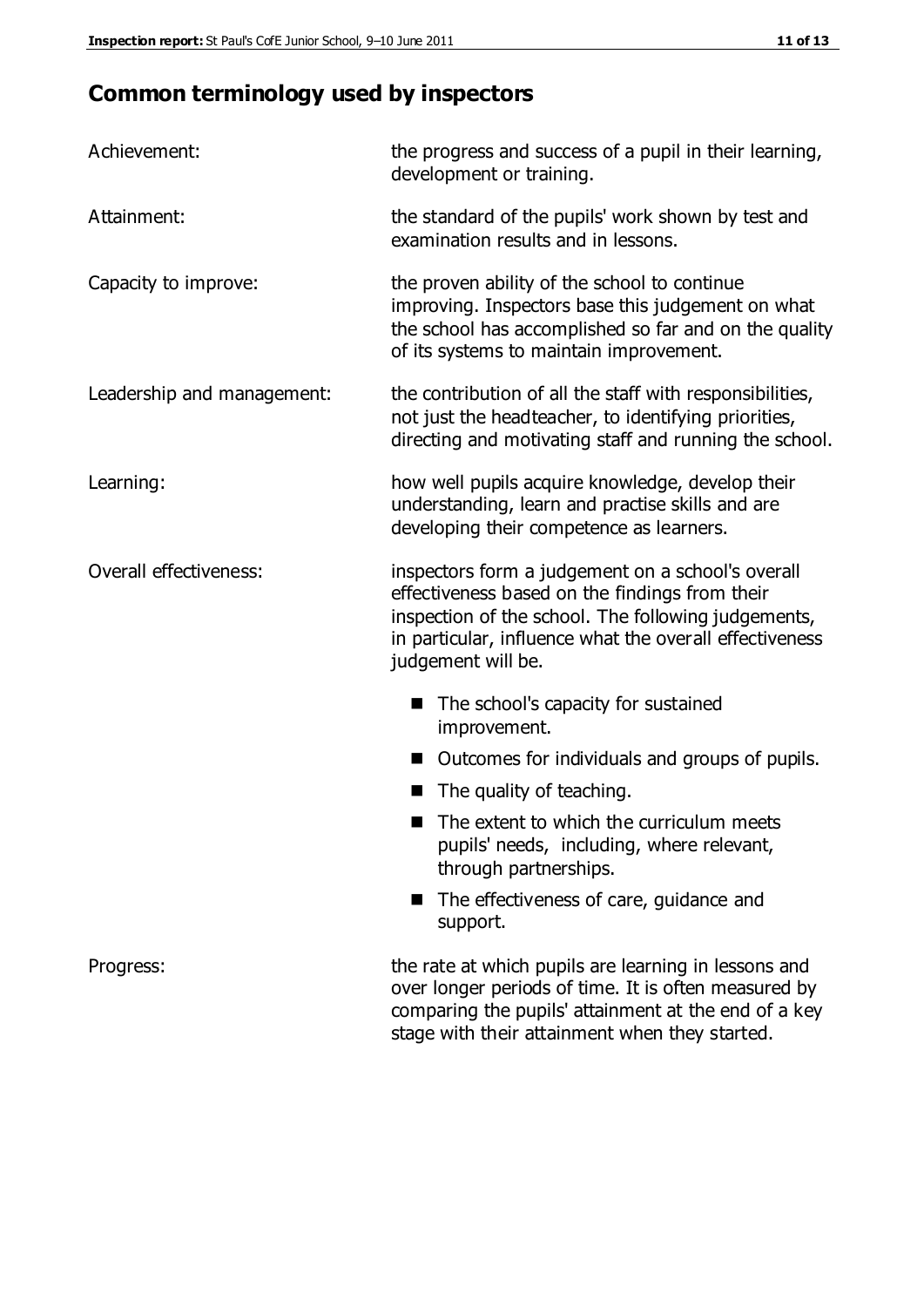#### **This letter is provided for the school, parents and carers to share with their children. It describes Ofsted's main findings from the inspection of their school.**

13 June 2011

#### Dear Pupils

#### **Inspection of St Paul's Church of England Primary School, Wokingham RG41 2YJ**

Thank you very much for welcoming me and my colleagues to your school. We enjoyed seeing your lessons and talking with you. On behalf of the team, I would like to thank the school council and those of you in Year 6 who met with us; you were so well mannered and polite. I am pleased to tell you that you go to an outstanding school. These are some of the things that really stand out.

- Your school has a welcoming atmosphere and adults who look after you do it exceptionally well.
- Your achievement is outstanding and, by the end of Year 6, your attainment in English and mathematics is high.
- Your behaviour is exemplary and you have an excellent understanding of why it is important to lead a healthy lifestyle.
- $\blacksquare$  In lessons, you work together in pairs and/or small groups exceptionally well.
- You have an excellent headteacher and governing body who always put you first when they make decisions. They are determined that you get the best possible learning experiences.
- Your lessons are often fun and you are very lucky to have so many clubs.

Although yours is an outstanding school, we have asked your headteacher, staff and governing body to do the following to make it even better.

- To make comments on your work more often that will help you to improve it.
- To make sure the teaching assistants give you more help during the teaching input at the start of lessons.

All of you can help by carefully reading the marking comments made by your teacher and making sure you follow the suggestions in your next piece of work. You might like to write a little comment back too, even if it is just 'thank you'.

Yours sincerely

Philip Scull Lead inspector